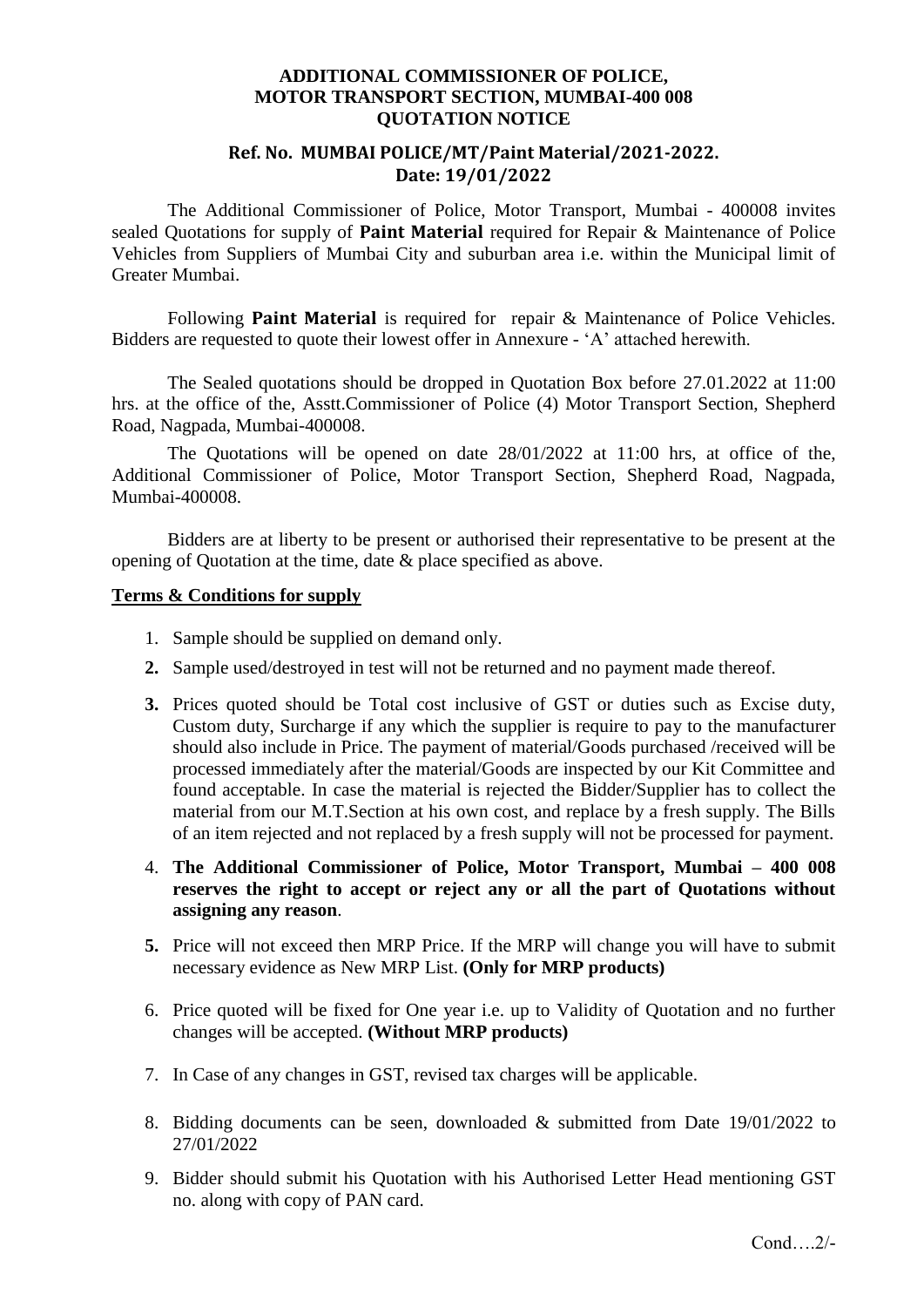10. If possible, quotations will be opened offline on Date. 28/01/2022 Hrs. 11:00 at The office of Additional Commissioner of Police, Motor Transport Section, Shepherd Road, Nagpada, Mumbai - 400 008.

> (ATUL PATIL) Addl. Commissioner of Police , Motor Transport. Mumbai.